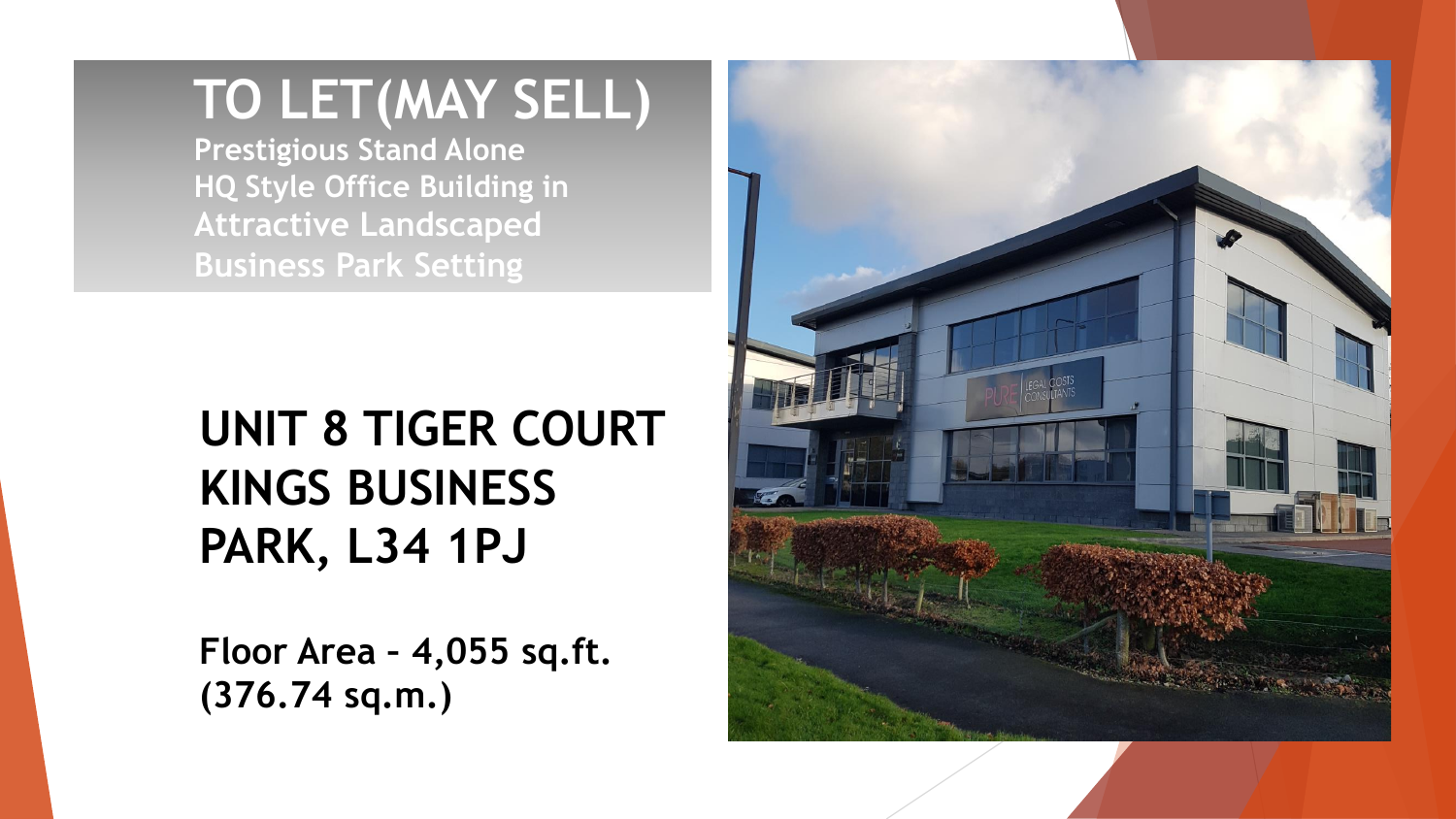

#### **LOCATION**

Kings Business Park is an established office park superbly located to the major intersections of the M57 with the M62 and A580, with direct access from junction 2 of the M57 motorway.

The park benefits from a full half mile frontage off the A57 (Liverpool Road) in a well located development less than 500 metres from Junction 2 of the M57 motorway.

Both Prescot and Huyton town centres are less than 2 miles to the east and south west respectively, with both towns offering a range of retail amenity including Asda and Tesco supermarkets. Liverpool city centre is approximately 5 miles to the west.

The Park is served by many local bus routes and both Prescot and Huyton Stations offer a regular rail service to Liverpool Lime Street and other destinations.

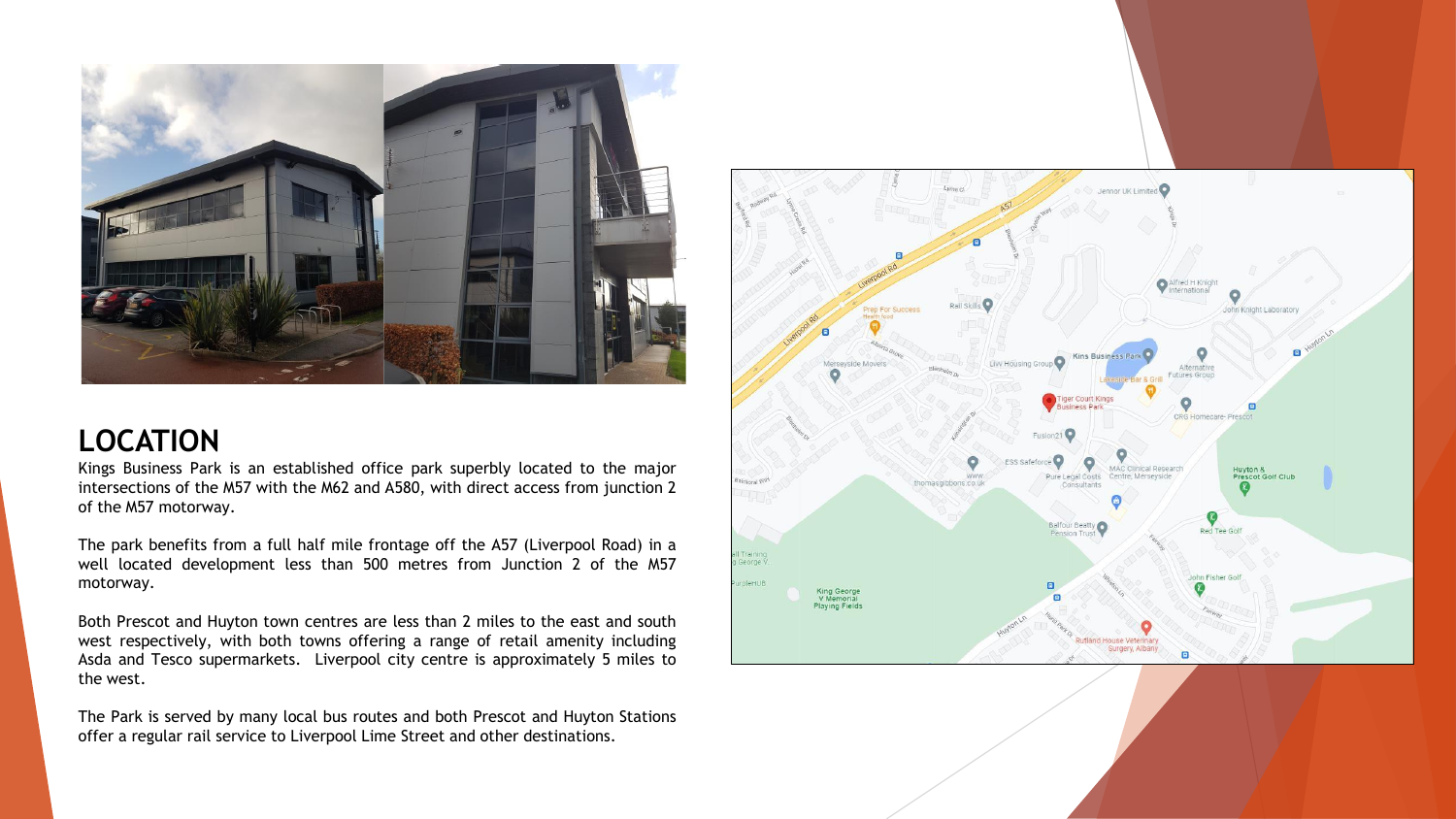#### **DESCRIPTION**

The property comprises a detached two storey office building constructed circa 2006/2007. The building provides two floors of office accommodation with a full height glazed atrium to the entrance lobby. The design of the building incorporates a pitched profile steel clad roof and a balcony to the front elevation at first floor level.

The internal office accommodation is largely open plan and is provided on ground and first floor levels. The specification is of a high standard and includes:

- Full access raised floors
- LG3 compliant lighting units
- Gas fired central heating
- Male and Female WC's
- Disabled WC's
- Passenger lift
- Kitchen / break out area is located on the ground floor.

Externally, the building is set in grassed and landscaped surrounds with surfaced car park to the rear. Unit 9 has approximately 20 car parking spaces reflecting a ratio of 1:206 sq.ft.

#### **FLOOR AREAS**

The property have been measured on a Net Internal Area in accordance with the RICS Code of Measuring Practice (6<sup>th</sup> Edition) and provide the following floor areas:

| <b>FLOOR</b> | SQ.FT | SQ.M.  |
|--------------|-------|--------|
| Ground       | 2,034 | 188.98 |
| First        | 2,021 | 187.76 |
| <b>TOTAL</b> | 4,055 | 376.74 |

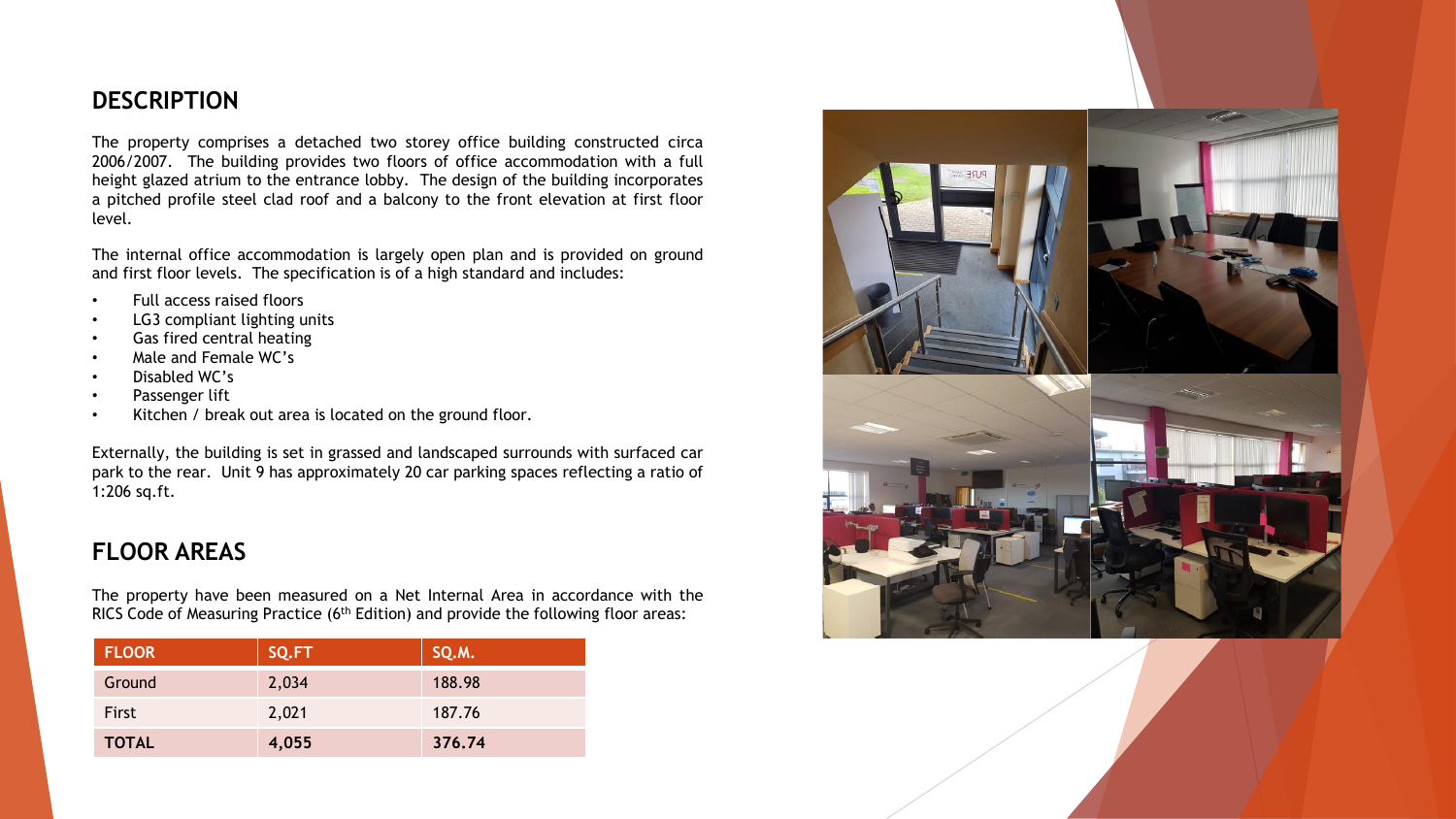#### **SITUATION**

The property is situated within Tiger Court comprising of ten campus style office buildings within the well-established Kings Business Park. This 50-acre Regional Investment Site funded initially by the NWDA and developed by Marshall CDP provides about 380,0000 sq.ft. of Grade A office accommodation built in various phases.

King Business Park provides facilities such as Sub-Lime Café and the Kings Park Day Nursery within Tiger Court. Existing occupiers of note include:

- Camelot (National Lottery)
- LiVV Housing
- Knowsley PCT
- Balfour Beatty